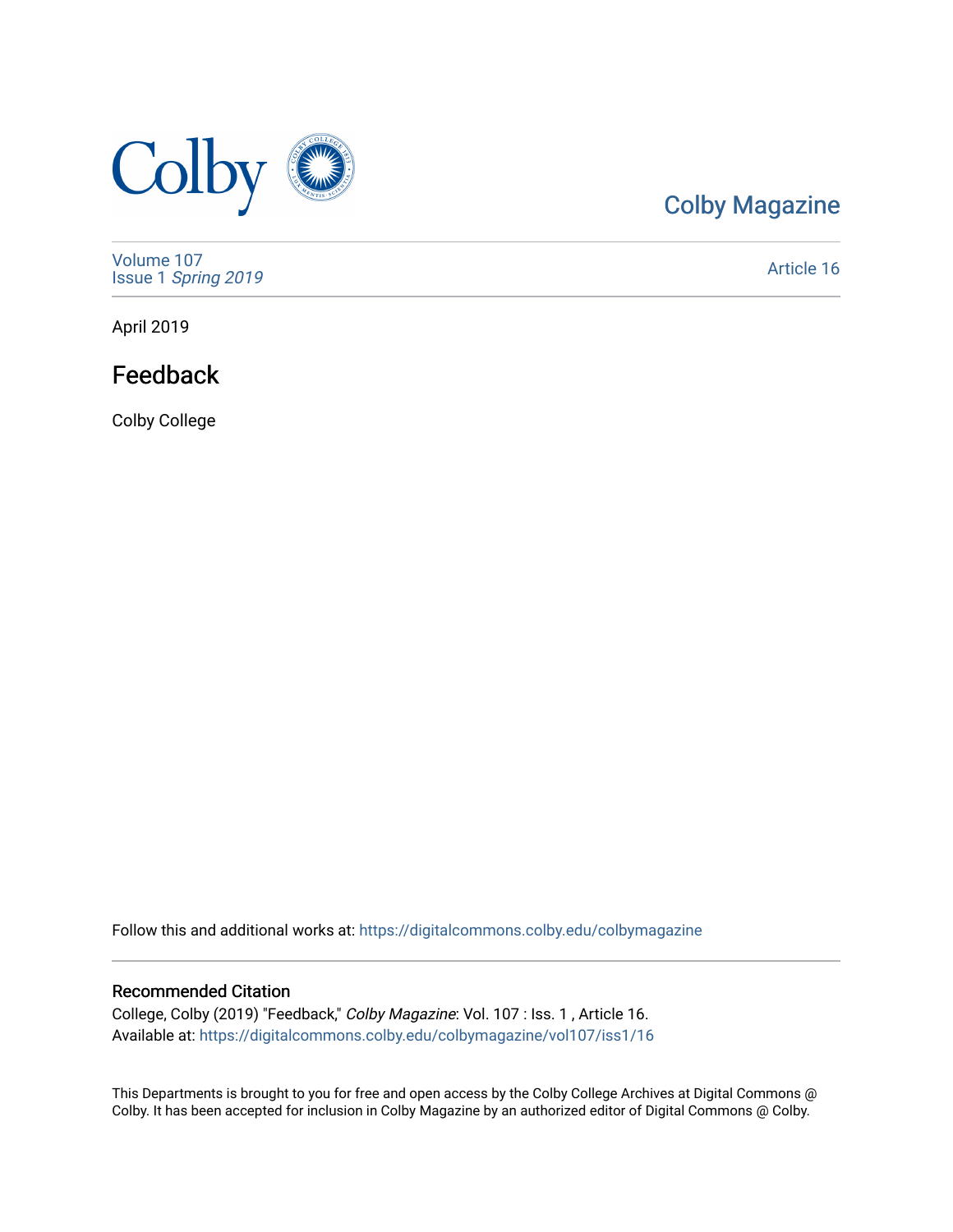## FEEDBACK



#### Blasey Ford was a Reminder of Assaults Past

Last fall I spent an entire day watching Dr. Christine Blasey Ford's testimony about her experience with Supreme Court nominee Brett "Boof" Kavanaugh. Like many, it had a profound impact on me.

Of course I was reminded of my own experiences of sexual harassment and assault, but I was also reminded of my Colby senior thesis, for which I interviewed a sample of senior Colby women about sex and sexuality. Among these women, a significant number disclosed their own history of sexual assault, abuse, and/or harassment—many by male classmates at Colby.

While my initial reaction to watching Ms. Blasey Ford give astoundingly clear, sincere, and credible testimony relative to the absurd display of lies and entitlement demonstrated by Boof—was rage (mostly in the form of powerlessness on behalf of all whose psyches have been carved, against their will, with memories and feelings no one should have to carry), my secondary response was awe.

While the frequency of sexual violence among my classmates was not a revelation in 1994, the way in which so many women have terrible, dehumanizing, traumatizing things happen to them in the course of their young lives and somehow manage to integrate those things into their narrative while marching forward into the world to build lives, careers, relationships, and families is a revelation now, 25 years later. It's my belief that the very act of continuing to put one foot in front of the other is an act of implicit resistance and resilience of which we should all be in awe.

So I write to say "thank-you" to all my Colby classmates who shared their stories with me so many years ago. To them and all the women (and men) who are forced to reckon with traumatic and involuntary memories, I want you to know that I believe you.

*Cheyenne Rothman Haven '94 Alameda, Calif.*

### Colby Conversation via Social Media

- f facebook.com/colbycollege
- twitter.com/colbycollege
- O instagram.com/colbycollege

#### On the Fair Shot Fund (See P. 22)

Elizabeth Magner '04 Colby, this makes me so proud and grateful to be an alum. I was able to go to Colby because my grandparents were of that generation where as a cop and a nurse they could build up wealth (and they had structural advantages too, of course), which paid for Colby for me. My husband and I have an 8-month-old and have been wondering how on god's earth we could possibly pay for as good an education for him—we're a public school teacher and a nonprofit professional—but this makes it seem in the realm of possibilities. For us and for others. Thank you, Colby.

Rick Angeli '88, P'22 Ten years ago I asked this question to Colby leadership: "What can be done for those families who make too much to qualify for aid but not enough to write a \$60,000 check?" The response, "yeah those people are in a tough spot." Boy, we've come a long way, and it's because of David Greene, Matt Proto and Colby leadership for their vision and for creating a culture of action for a better Colby. Outstanding!



Jackie Dao Dinneen '05 Yes! But interesting..."middle-income" families. Is that saying that the college cannot be need-blind yet, but now can support families that at least can pay for some tuition?

*(Editor's note: Students with household income of up to \$60,000 have no parent or guardian contribution. See P. 22)*

Peter M. Leschne '76 This is incredible news! Many thanks to the incredibly generous and farsighted alumnus who is making this possible. Meets a great need and fills a great void. Bravo!

Margie Lunder Goldy Incredible gift for students and Colby.

12